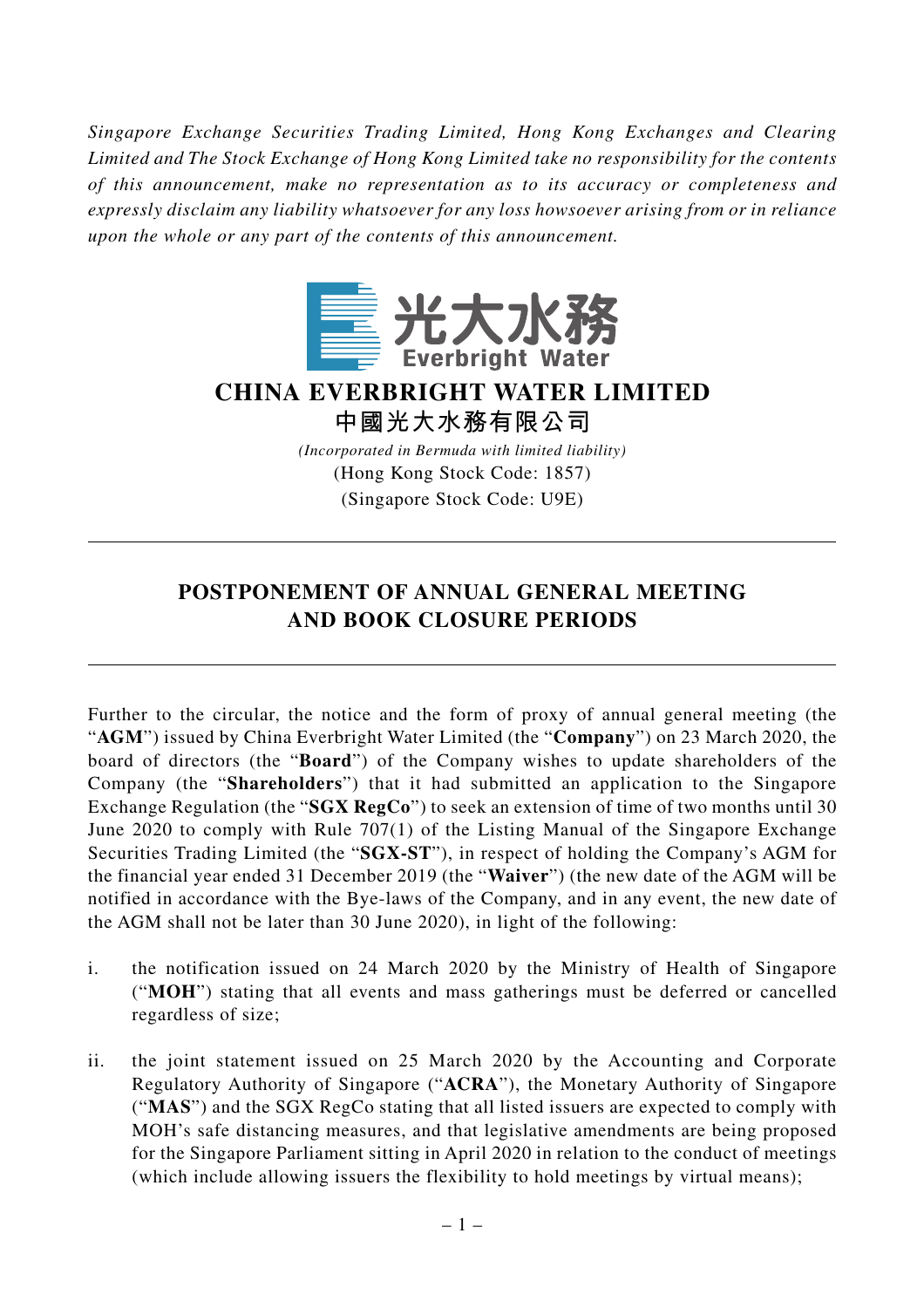- iii. the press release issued on 31 March 2020 by the Ministry of Law of Singapore and the Ministry of Finance of Singapore on COVID-19 relief measures and the upcoming legislative provisions to provide legal certainty on holding of meetings; and
- iv. the further joint statement issued on 31 March 2020 by ACRA, MAS and SGX RegCo giving updated guidance on general meetings.

The SGX RegCo has on 2 April 2020 confirmed that the SGX-ST has no objection to the Waiver with regards to compliance with Rule 707(1) of the Listing Manual of the SGX-ST, subject to:

- (i) the Board's confirmation that the Company has fulfilled the criteria as set out in the SGX RegCo's regulatory announcement dated 27 February 2020 (the "**Criteria**");
- (ii) the Board's confirmation that the Waiver will not be in contravention of any laws and regulations governing the Company and its constitution (or the equivalent in the Company's country of incorporation); and
- (iii) the issuance of the Company's annual report to the Shareholders and the SGX-ST by 15 April 2020,

(collectively, the "**Waiver Conditions**").

In respect of the Waiver Conditions, the Board confirms that the Company has fulfilled the Criteria and that the Waiver will not be in contravention of any laws and regulations governing the Company and its Bye-laws. The Company's Annual Report for the financial year ended 31 December 2019 ("**2019 Annual Report**") was despatched to Shareholders on 23 March 2020.

Accordingly, the AGM originally scheduled for 24 April 2020 will be postponed to a date falling on or before 30 June 2020. The Company will update Shareholders on the new date of the AGM in due course, and will send a new notice of AGM, together with the revised proxy form to the Shareholders.

The book closure dates for determining the entitlement of Singapore Shareholders and Hong Kong Shareholders (i) to attend and vote at the AGM and (ii) to the final dividend for the financial year ended 31 December 2019, and the record date and payment date for the final dividend for the financial year ended 31 December 2019 will be postponed accordingly, and Mr. Wang Tianyi and Mr. An Xuesong, who are due to retire by rotation at the AGM, will retire as Directors on the new date of the AGM instead of on 24 April 2020.